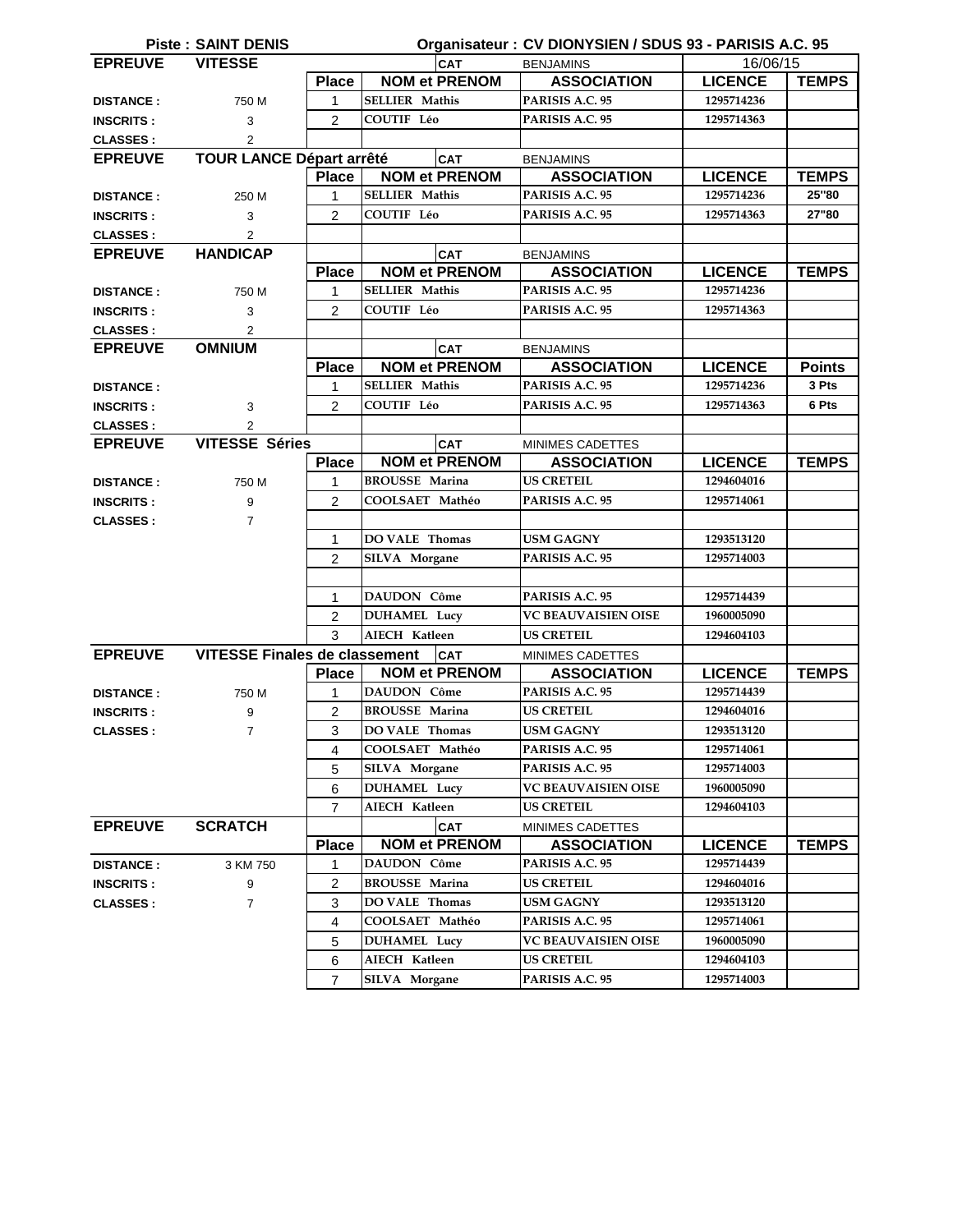| <b>EPREUVE</b>   | <b>ELIMINATION</b>    |                         | <b>CAT</b>                     | MINIMES CADETTES                            |                |               |
|------------------|-----------------------|-------------------------|--------------------------------|---------------------------------------------|----------------|---------------|
|                  |                       | <b>Place</b>            | <b>NOM et PRENOM</b>           | <b>ASSOCIATION</b>                          | <b>LICENCE</b> | <b>TEMPS</b>  |
| <b>DISTANCE:</b> |                       | 1                       | DAUDON Côme                    | PARISIS A.C. 95                             | 1295714439     |               |
| <b>INSCRITS:</b> | 9                     | 2                       | <b>BROUSSE Marina</b>          | US CRETEIL                                  | 1294604016     |               |
| <b>CLASSES:</b>  | $\overline{7}$        | 3                       | AIECH Katleen                  | <b>US CRETEIL</b>                           | 1294604103     |               |
|                  |                       | 4                       | <b>DUHAMEL Lucy</b>            | VC BEAUVAISIEN OISE                         | 1960005090     |               |
|                  |                       | 5                       | SILVA Morgane                  | PARISIS A.C. 95                             | 1295714003     |               |
|                  |                       | 6                       | DO VALE Thomas                 | USM GAGNY                                   | 1293513120     |               |
|                  |                       | $\overline{7}$          | COOLSAET Mathéo                | PARISIS A.C. 95                             | 1295714061     |               |
| <b>EPREUVE</b>   | <b>OMNIUM</b>         |                         | <b>CAT</b>                     | MINIMES CADETTES                            |                |               |
|                  |                       | <b>Place</b>            | <b>NOM et PRENOM</b>           | <b>ASSOCIATION</b>                          | <b>LICENCE</b> | <b>Points</b> |
| <b>DISTANCE:</b> |                       | 1                       | DAUDON Côme                    | PARISIS A.C. 95                             | 1295714439     | 3 Pts         |
| <b>INSCRITS:</b> | 9                     | 2                       | <b>BROUSSE Marina</b>          | <b>US CRETEIL</b>                           | 1294604016     | 6 Pts         |
| <b>CLASSES:</b>  | $\overline{7}$        | 3                       | DO VALE Thomas                 | USM GAGNY                                   | 1293513120     | 12 Pts        |
|                  |                       | 4                       | COOLSAET Mathéo                | PARISIS A.C. 95                             | 1295714061     | 15 Pts        |
|                  |                       | 5                       | <b>DUHAMEL Lucy</b>            | <b>VC BEAUVAISIEN OISE</b>                  | 1960005090     | 15 Pts        |
|                  |                       | 6                       | AIECH Katleen                  | <b>US CRETEIL</b>                           | 1294604103     | 16 Pts        |
|                  |                       | $\overline{7}$          | <b>SILVA Morgane</b>           | PARISIS A.C. 95                             | 1295714003     | 17 Pts        |
| <b>EPREUVE</b>   | <b>VITESSE Séries</b> |                         | <b>CAT</b>                     | <b>CADETS</b>                               |                |               |
|                  |                       | <b>Place</b>            | <b>NOM et PRENOM</b>           | <b>ASSOCIATION</b>                          | <b>LICENCE</b> | <b>TEMPS</b>  |
| <b>DISTANCE:</b> | 750 M                 | 1                       | <b>ORLIKOWSKI</b> Adrien       | <b>ARGENTEUIL VAL DE SEIN</b>               | 1295708015     |               |
| <b>INSCRITS:</b> | 18                    | $\mathcal{P}$           | <b>BUIRETTE Gaëtan</b>         | PARISIS A.C. 95                             | 1295714438     |               |
| <b>CLASSES:</b>  | 17                    | 3                       | LACAU BORDENAVE Que US CRETEIL |                                             | 1294604110     |               |
|                  |                       | $\overline{\mathbf{4}}$ | DRAGONI Elina                  | <b>CM AUBERVILLIERS 93</b>                  | 1293505116     |               |
|                  |                       |                         |                                |                                             |                |               |
|                  |                       | $\mathbf{1}$            |                                | BRANDEBOURGER Auréli ARGENTEUIL VAL DE SEIN | 1295708011     |               |
|                  |                       | $\overline{2}$          | <b>SELLIER Valentin</b>        | PARISIS A.C. 95                             | 1295714046     |               |
|                  |                       | 3                       | <b>MAHE</b> Thomas             | <b>CC IGNY PALAISEAU 91</b>                 | 1291305191     |               |
|                  |                       | 4                       | DIONISIO Adam                  | <b>US CRETEIL</b>                           | 1294604352     |               |
|                  |                       | 5                       | DA CRUZ Laura                  | <b>TEAM 94 VILLENEUVOISE</b>                | 1294601049     |               |
|                  |                       |                         |                                |                                             |                |               |
|                  |                       | $\mathbf{1}$            | <b>LAMAILLE</b> Christopher    | <b>TEAM 94 VILLENEUVOISE</b>                | 1294601002     |               |
|                  |                       | 2                       | <b>LUXEUIL</b> Ouentin         | <b>ARGENTEUIL VAL DE SEIN</b>               | 1295708060     |               |
|                  |                       | 3                       | <b>CONTAL Guillaume</b>        | EC MONTGERON VIGNEU)                        | 1291307029     |               |
|                  |                       | 4                       | ALIKER Jérémie                 | <b>US CRETEIL</b>                           | 1294604002     |               |
|                  |                       |                         |                                |                                             |                |               |
|                  |                       | $\mathbf{1}$            | PINSON Damien                  | VC AMATEUR ST QUENTIN                       | 1902199113     |               |
|                  |                       | 2                       | LUIS Victor                    | US METRO TRANSPORTS                         | 1275024029     |               |
|                  |                       | 3                       | <b>DUHAMEL</b> Frantz          | <b>VC BEAUVAISIEN OISE</b>                  | 1960005290     |               |
|                  |                       | $\overline{4}$          | PROVOST Maximilien             | <b>TEAM 94 VILLENEUVOISE</b>                | 1294601040     |               |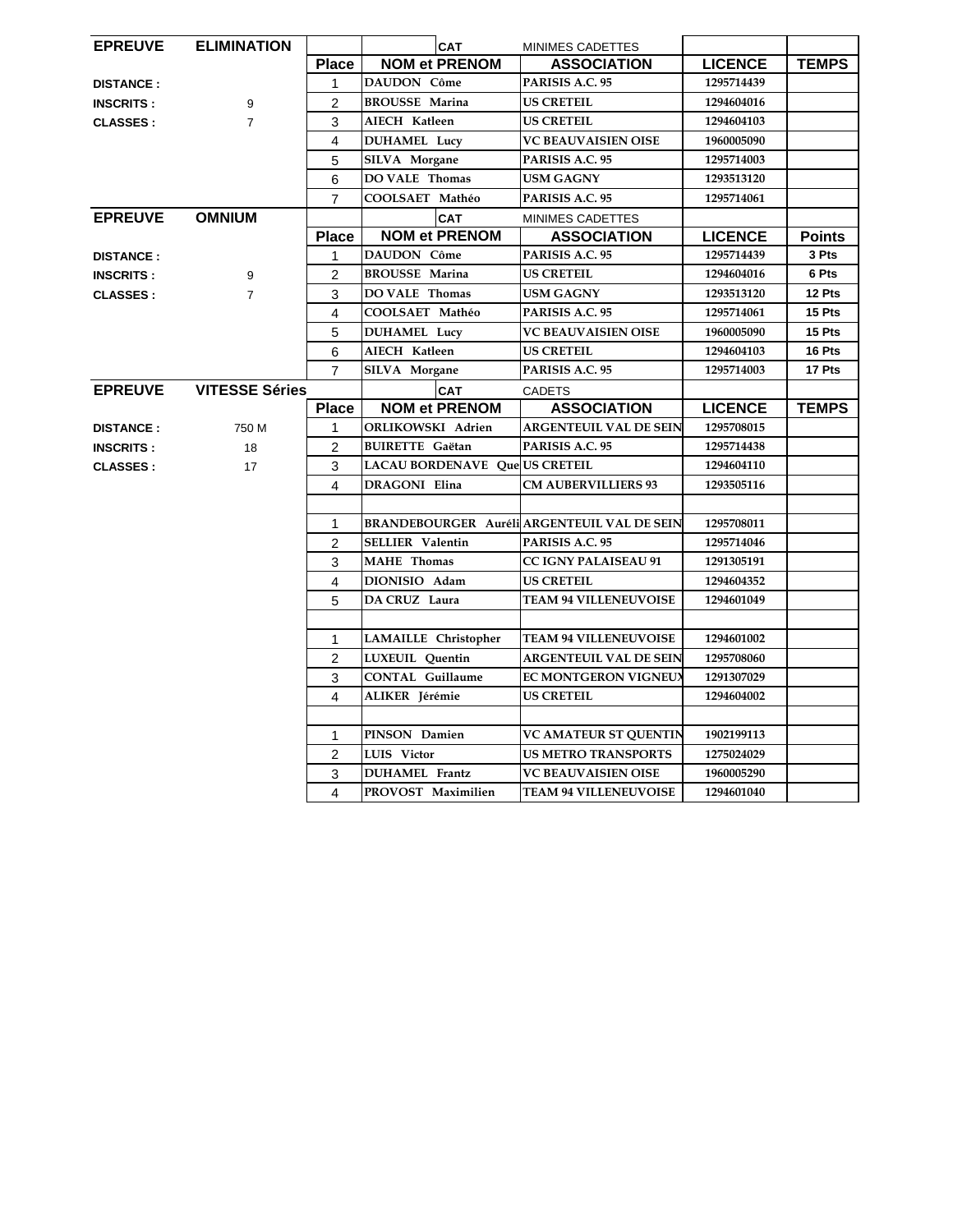| <b>EPREUVE</b>   | <b>VITESSE Finales de classement</b> |                | <b>CAT</b>                         | <b>CADETS</b>                                      |                |               |
|------------------|--------------------------------------|----------------|------------------------------------|----------------------------------------------------|----------------|---------------|
|                  |                                      | <b>Place</b>   | <b>NOM et PRENOM</b>               | <b>ASSOCIATION</b>                                 | <b>LICENCE</b> | <b>TEMPS</b>  |
| <b>DISTANCE:</b> | 750 M                                | 1              | <b>LAMAILLE</b> Christopher        | <b>TEAM 94 VILLENEUVOISE</b>                       | 1294601002     |               |
| <b>INSCRITS:</b> | 18                                   | 2              | PINSON Damien                      | <b>VC AMATEUR ST QUENTIN</b>                       | 1902199113     |               |
| <b>CLASSES</b> : | 17                                   | 3              |                                    | BRANDEBOURGER Auréli ARGENTEUIL VAL DE SEIN        | 1295708011     |               |
|                  |                                      | 4              | ORLIKOWSKI Adrien                  | ARGENTEUIL VAL DE SEIN                             | 1295708015     |               |
|                  |                                      | 5              | <b>LUXEUIL</b> Quentin             | ARGENTEUIL VAL DE SEIN                             | 1295708060     |               |
|                  |                                      | 6              | <b>SELLIER</b> Valentin            | PARISIS A.C. 95                                    | 1295714046     |               |
|                  |                                      | $\overline{7}$ | <b>BUIRETTE Gaëtan</b>             | PARISIS A.C. 95                                    | 1295714438     |               |
|                  |                                      | 8              | LUIS Victor                        | US METRO TRANSPORTS                                | 1275024029     |               |
|                  |                                      | 9              | <b>MAHE</b> Thomas                 | CC IGNY PALAISEAU 91                               | 1291305191     |               |
|                  |                                      | 10             | <b>CONTAL Guillaume</b>            | EC MONTGERON VIGNEUX                               | 1291307029     |               |
|                  |                                      | 11             | <b>DUHAMEL</b> Frantz              | VC BEAUVAISIEN OISE                                | 1960005290     |               |
|                  |                                      | 12             | LACAU BORDENAVE Que US CRETEIL     |                                                    | 1294604110     |               |
|                  |                                      | 13             | DIONISIO Adam                      | <b>US CRETEIL</b>                                  | 1294604352     |               |
|                  |                                      | 14             | PROVOST Maximilien                 | <b>TEAM 94 VILLENEUVOISE</b>                       | 1294601040     |               |
|                  |                                      | 15             | <b>DRAGONI Elina</b>               | <b>CM AUBERVILLIERS 93</b>                         | 1293505116     |               |
|                  |                                      | 16             | DA CRUZ Laura                      | <b>TEAM 94 VILLENEUVOISE</b>                       | 1294601049     |               |
|                  |                                      | 17             | ALIKER Jérémie                     | <b>US CRETEIL</b>                                  | 1294604002     |               |
| <b>EPREUVE</b>   | <b>ELIMINATION à la Danoise</b>      |                | <b>CAT</b>                         | <b>CADETS</b>                                      |                |               |
|                  |                                      | <b>Place</b>   | <b>NOM et PRENOM</b>               | <b>ASSOCIATION</b>                                 | <b>LICENCE</b> | <b>TEMPS</b>  |
| <b>DISTANCE:</b> |                                      | 1              | <b>SELLIER</b> Valentin            | PARISIS A.C. 95                                    | 1295714046     |               |
| <b>INSCRITS:</b> | 18                                   | 2              |                                    | BRANDEBOURGER Auréli ARGENTEUIL VAL DE SEIN        | 1295708011     |               |
| <b>CLASSES:</b>  | 17                                   | 3              | LUXEUIL Quentin                    | <b>ARGENTEUIL VAL DE SEIN</b>                      | 1295708060     |               |
|                  |                                      | 4              | PINSON Damien                      | VC AMATEUR ST QUENTIN                              | 1902199113     |               |
|                  |                                      | 5              | <b>CONTAL Guillaume</b>            | <b>EC MONTGERON VIGNEUX</b>                        | 1291307029     |               |
|                  |                                      | 6              | <b>ORLIKOWSKI Adrien</b>           | ARGENTEUIL VAL DE SEIN                             | 1295708015     |               |
|                  |                                      | $\overline{7}$ | MAHE Thomas                        | CC IGNY PALAISEAU 91                               | 1291305191     |               |
|                  |                                      | 8              | <b>LAMAILLE</b> Christopher        | <b>TEAM 94 VILLENEUVOISE</b>                       | 1294601002     |               |
|                  |                                      | 9              | PROVOST Maximilien                 | <b>TEAM 94 VILLENEUVOISE</b>                       | 1294601040     |               |
|                  |                                      | 10             | <b>DUHAMEL</b> Frantz              | <b>VC BEAUVAISIEN OISE</b>                         | 1960005290     |               |
|                  |                                      | 11             | DIONISIO Adam                      | <b>US CRETEIL</b>                                  | 1294604352     |               |
|                  |                                      | 12             | DA CRUZ Laura                      | <b>TEAM 94 VILLENEUVOISE</b>                       | 1294601049     |               |
|                  |                                      | 13             | LUIS Victor                        | <b>US METRO TRANSPORTS</b>                         | 1275024029     |               |
|                  |                                      | 14             | ALIKER Jérémie                     | <b>US CRETEIL</b>                                  | 1294604002     |               |
|                  |                                      | 15             | DRAGONI Elina                      | <b>CM AUBERVILLIERS 93</b>                         | 1293505116     |               |
|                  |                                      | 16             | LACAU BORDENAVE Que US CRETEIL     | PARISIS A.C. 95                                    | 1294604110     |               |
| <b>EPREUVE</b>   | <b>COURSE AUX POINTS</b>             | 17             | <b>BUIRETTE Gaëtan</b>             |                                                    | 1295714438     |               |
|                  |                                      | <b>Place</b>   | <b>CAT</b><br><b>NOM et PRENOM</b> | <b>CADETS</b><br><b>ASSOCIATION</b>                | <b>LICENCE</b> | <b>Points</b> |
| <b>DISTANCE:</b> | 6 KM                                 | 1              |                                    | <b>BRANDEBOURGER Auréli ARGENTEUIL VAL DE SEIN</b> | 1295708011     | 13 Pts        |
| <b>INSCRITS:</b> | 18                                   | 2              | PINSON Damien                      | <b>VC AMATEUR ST QUENTIN</b>                       | 1902199113     | 9 Pts         |
| <b>CLASSES:</b>  | 17                                   | 3              | <b>SELLIER Valentin</b>            | PARISIS A.C. 95                                    | 1295714046     | 6 Pts         |
|                  |                                      | 4              | <b>BUIRETTE Gaëtan</b>             | PARISIS A.C. 95                                    | 1295714438     | 6 Pts         |
|                  |                                      | 5              | LUIS Victor                        | <b>US METRO TRANSPORTS</b>                         | 1275024029     | 5 Pts         |
|                  |                                      | 6              | LUXEUIL Quentin                    | ARGENTEUIL VAL DE SEIN                             | 1295708060     | 2 Pts         |
|                  |                                      | $\overline{7}$ | <b>DUHAMEL</b> Frantz              | VC BEAUVAISIEN OISE                                | 1960005290     | 2 Pts         |
|                  |                                      | 8              | PROVOST Maximilien                 | <b>TEAM 94 VILLENEUVOISE</b>                       | 1294601040     | 1 Pt          |
|                  |                                      | 9              | ORLIKOWSKI Adrien                  | <b>ARGENTEUIL VAL DE SEIN</b>                      | 1295708015     |               |
|                  |                                      | 10             | LAMAILLE Christopher               | <b>TEAM 94 VILLENEUVOISE</b>                       | 1294601002     |               |
|                  |                                      | 11             | DIONISIO Adam                      | US CRETEIL                                         | 1294604352     |               |
|                  |                                      | 12             | ALIKER Jérémie                     | <b>US CRETEIL</b>                                  | 1294604002     |               |
|                  |                                      | 13             | <b>CONTAL Guillaume</b>            | EC MONTGERON VIGNEU)                               | 1291307029     |               |
|                  |                                      | 14             | <b>MAHE</b> Thomas                 | <b>CC IGNY PALAISEAU 91</b>                        | 1291305191     |               |
|                  |                                      | 15             | DA CRUZ Laura                      | <b>TEAM 94 VILLENEUVOISE</b>                       | 1294601049     |               |
|                  |                                      | 16             | LACAU BORDENAVE Que US CRETEIL     |                                                    | 1294604110     |               |
|                  |                                      | 17             | DRAGONI Elina                      | <b>CM AUBERVILLIERS 93</b>                         | 1293505116     | Abandon       |